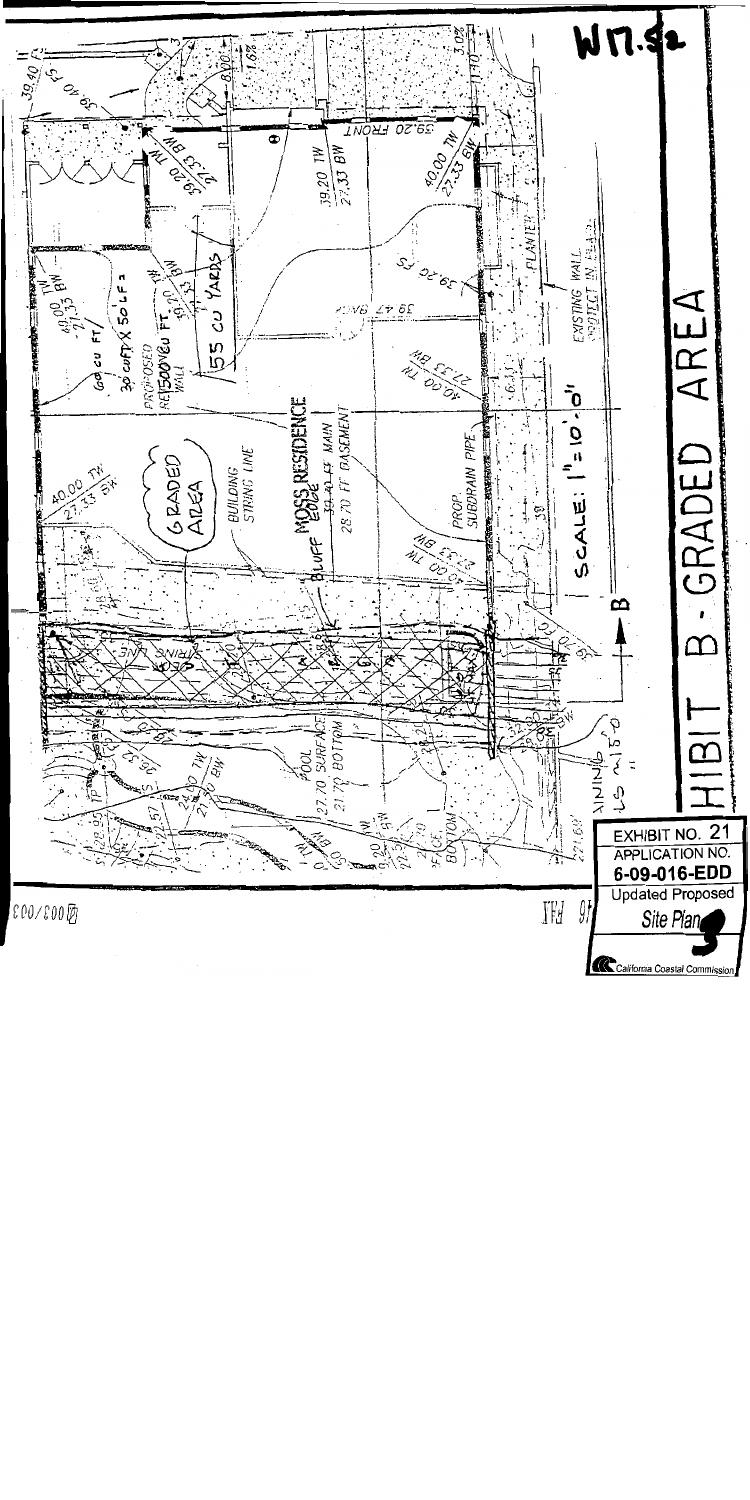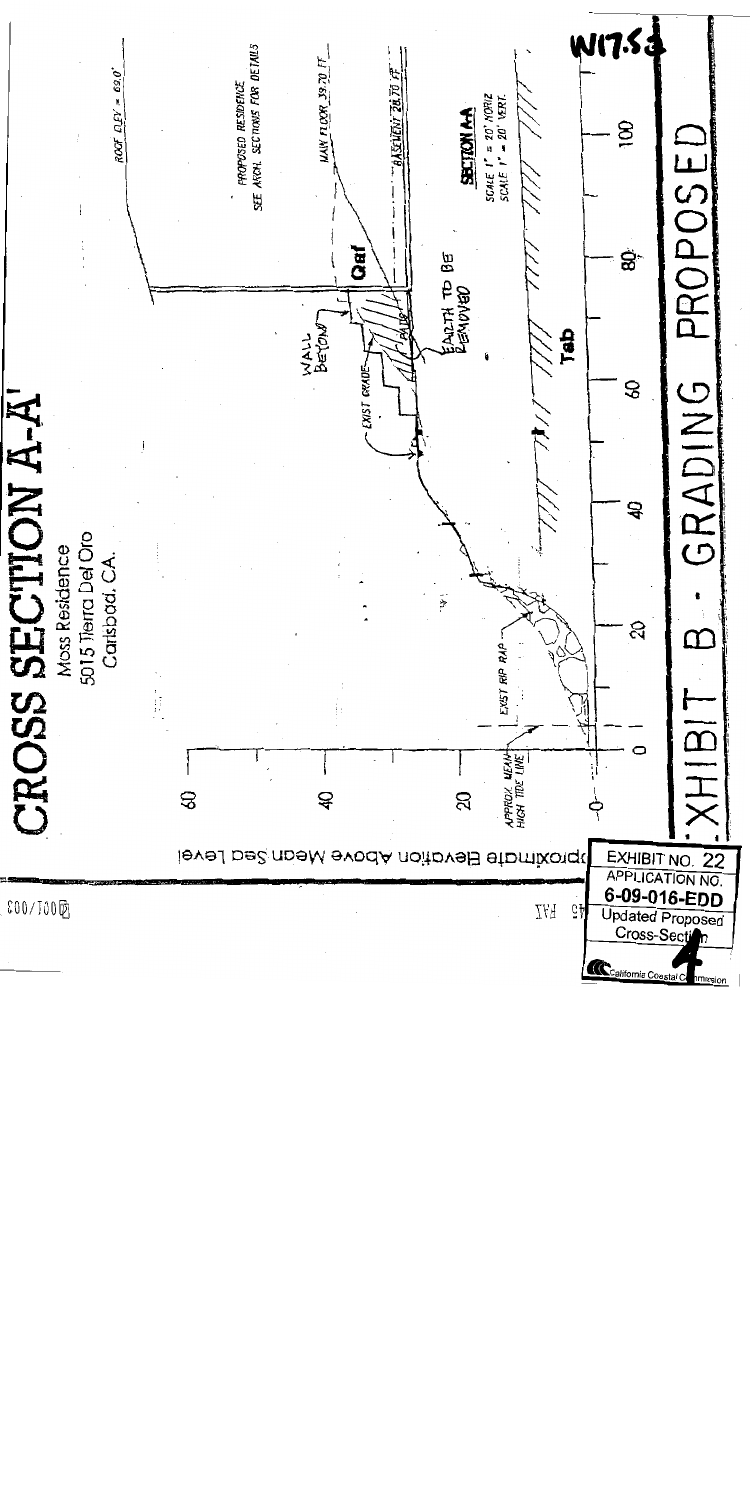MPT. 3V. 2009 10:53AM No. 6041 P. 2 **San Diene Coast Digition** FORM FOR DISCLOSURE WI7-5 IOISEILPINO ENSPEC BILIONIE **RECEIVED** OF EX PARTE JUNG AO YAM APR 3 0 2009 **COMMUNICATIONS Jecened** CALIFORNIA<br>COASTAL COMMISSION (11/17.5a M155 Name or description of project, LCP, etc.: ' 0 ° 1.00 a.u Date and time of receipt of communication: Location of communication: meer Type of communication (letter, facsimile, etc.). MR. Mess and Ken Ehrlic Person(s) initiating communication: 11 C P Persoh(s) receiving communication: Datailled substantive description of content of communication: (Attach a copy of the complete text of any written material received.) Ke Issue with the  $m$ e, Ehrlich, Bw' ton Heantan 7 N A ryna. ans they ne MR the KG nA **a**d ' IW PL h NUS e Thus an.  $uU$ resurne m nevit appede 'Y Mr iVES e permited house n ₽Y  $\Delta$ A The CONTOUR HAS 20 never make a find ng that Signature of Cannissioner **Date** sun If the communication was provided at the same time to staff as it was provided to a Commissioner, the communication is not ex parte and this form does not need to be filled out. If communication occurred saven or more days in advance of the Commission hearing on the item that was the subject of the communication, complete this<br>form and transmit it to the Executive Director within seven days of the<br>communication. If it is reasonable to helieve that the completed form wil commencement of the meeting, other means of delivery should be used, such as EXHIBIT NO. 23 Executive Director at the meeting prior to the time that the hearing **APPLICATION NO.** matter commences. 6-09-016-EDD If communication occurred within seven days of the hearing, comple Ex Parte form provide the information orally on the record of the proceed<br>provide the Executive Director with a copy of any written material. part of the communication. California Coastal Commission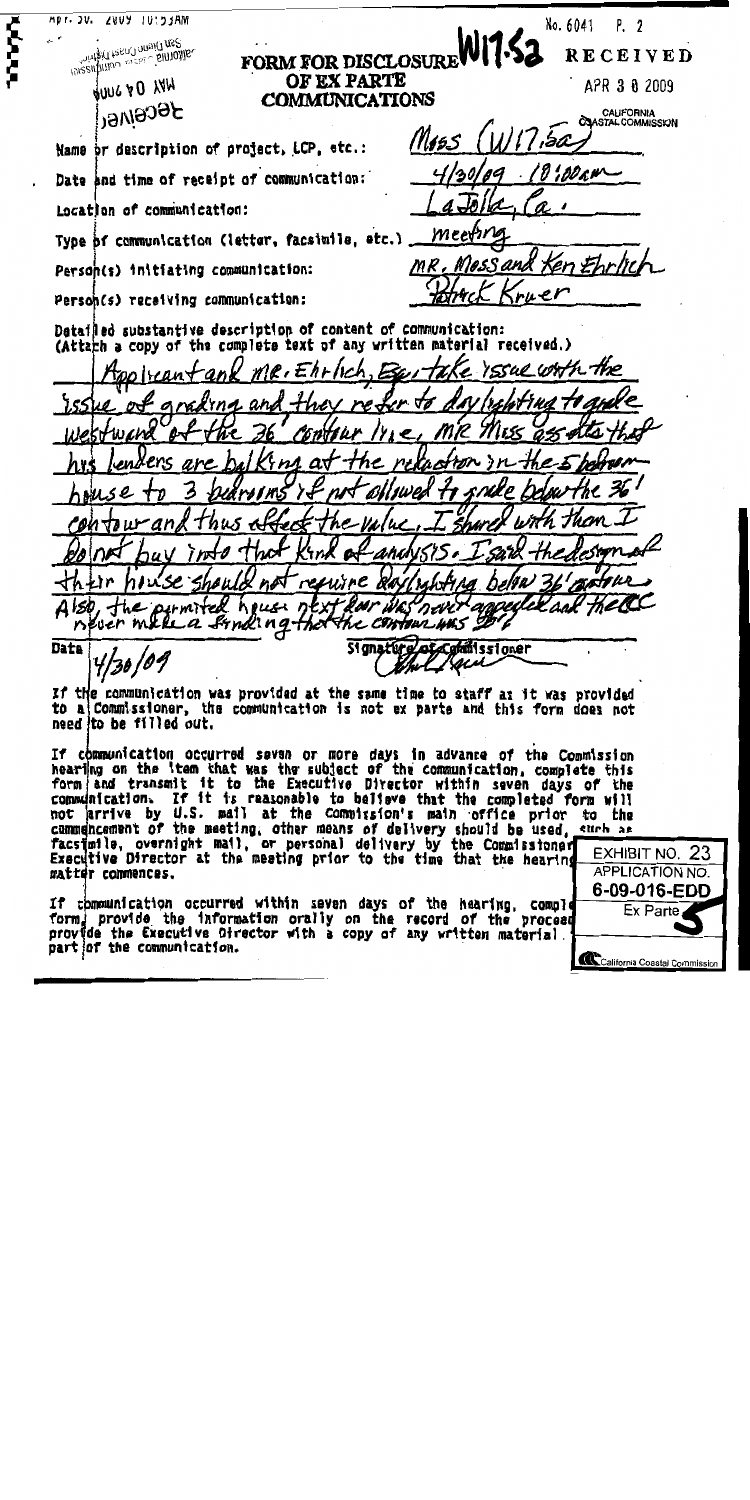#### CALIFORNIA COASTAL COMMISSION SAN DIEGO AREA 7575 METROPOLITAN DRIVE, SUITE 103 SAN DIEGO, CA 92108-4421 (619) 767-2370

**W17.5a** 

Staff: Toni Ross-SD Staff Report: April 22, 2009 Hearing Date: May 6-7, 2009



# **STAFF REPORT: DISPUTE RESOLUTION**

| <b>DISPUTE RESOLUTION</b>          |                                                                                                                                                                                                                                                                                                                                                                                                              |
|------------------------------------|--------------------------------------------------------------------------------------------------------------------------------------------------------------------------------------------------------------------------------------------------------------------------------------------------------------------------------------------------------------------------------------------------------------|
| <b>NUMBER:</b>                     | 6-09-016-EDD                                                                                                                                                                                                                                                                                                                                                                                                 |
| <b>APPLICANTS:</b>                 | <b>Steve and Janet Moss</b>                                                                                                                                                                                                                                                                                                                                                                                  |
| <b>PROJECT</b><br><b>LOCATION:</b> | 5015 Tierra Del Oro, Carlsbad, San Diego County                                                                                                                                                                                                                                                                                                                                                              |
| <b>DESCRIPTION:</b>                | Public hearing on dispute over proposed grading and retaining<br>walls to take place seaward of the established bluff edge<br>inconsistent with Special Condition No. 1 associated with the<br>following project: demolition of a 2,100 sq. ft. home and<br>construction of a 6,755 sq. ft. single-family residence including a<br>2,366 sq. ft. basement, an infinity edge swimming pool, spa and<br>patio. |

\_\_\_\_\_\_\_\_\_\_\_\_\_\_\_\_\_\_\_\_\_\_\_\_\_\_\_\_\_\_\_\_\_\_\_\_\_\_\_\_\_\_\_\_\_\_\_\_\_\_\_\_\_\_\_\_\_\_\_\_\_\_\_\_\_\_\_\_\_\_\_

#### **SUMMARY OF STAFF RECOMMENDATION:**

The applicants contend that grading and construction seaward of the established bluff edge, to facilitate construction of a "daylighted" basement, is consistent with the intent of Special Condition No. 1 that was approved by the Commission when it approved the de novo permit for this project at the August, 2008 Commission hearing. Commission staff does not agree with the applicants' contention. Special Condition No. 1a states that "any proposed accessory improvements (i.e., decks, patios, walls, etc.) located seaward of the identified bluff edge on the bluff face….shall only be at grade and capable of being removed without significant landform alteration." Special Condition No. 1b required the "deletion of the pool, spa, patios, and **retaining walls** on the face of the bluff that involve **grading of the bluff...**" (Emphasis added). Therefore, it is clear based on the language of Special Condition No. 1 that no development that involves grading was to be allowed seaward of the established bluff edge  $(+36'$  MSL). In meetings with the applicants following the Commission's action, the details of the "daylighted" basement were first brought to staff's attention. Based on staff's review of the submitted preliminary plans and cross-sections (including consultation with the Commission's staff Coastal Engineer), it was apparent that the plans could not be found consistent with the intent of Special Condition No. 1, as approved by the Commission because grading and retaining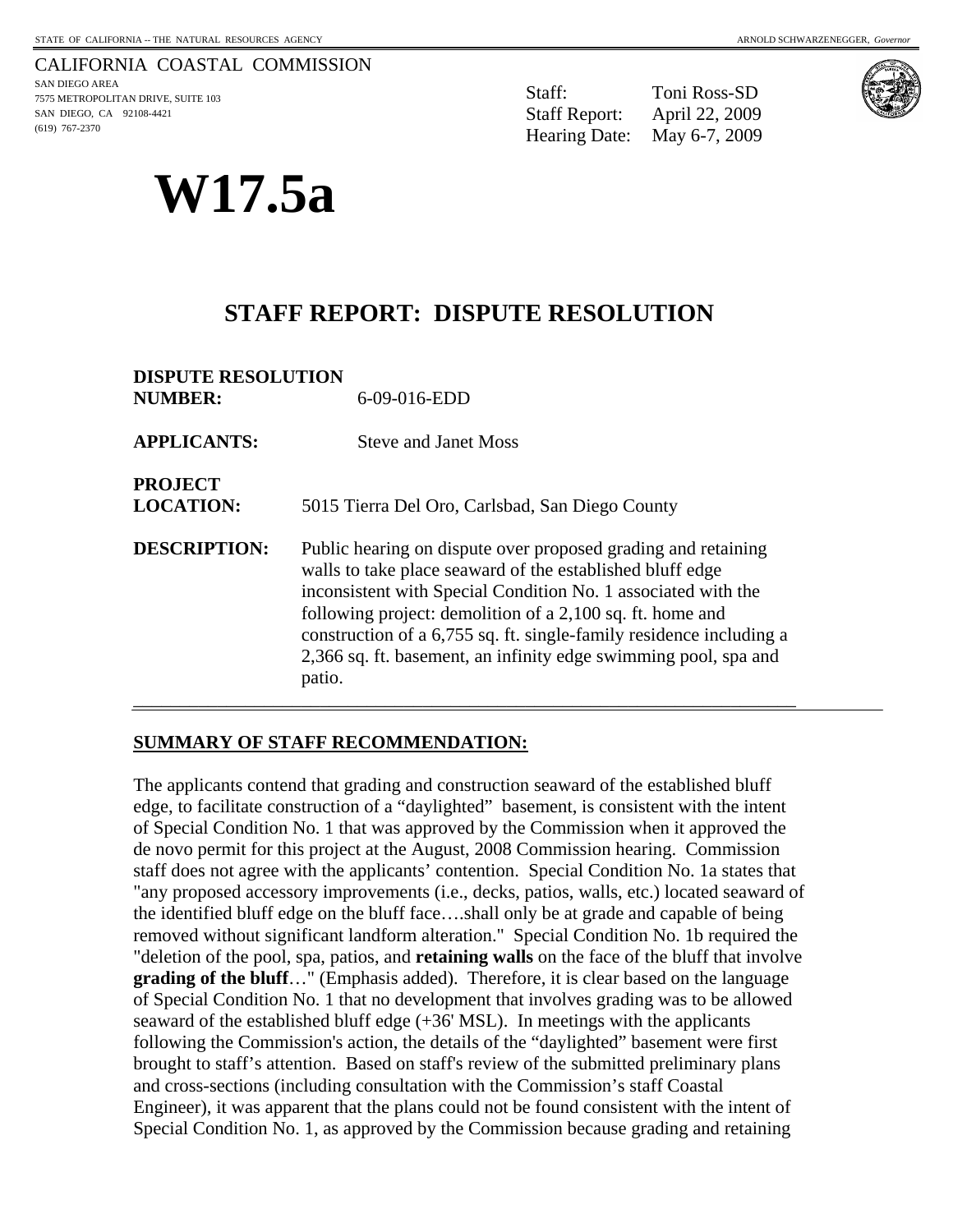walls were required seaward of the bluff edge. However, because the "daylighted" basement wasn't specifically identified in the staff report or discussed by the Commission, the applicants contend that the grading and retaining walls associated with the "daylighted" basement should be accepted as consistent with Special Condition No. 1.

On April 13, 2009, Commission staff received a letter from the applicant requesting to amend their previously submitted dispute resolution request (ref Exhibit #21) to "revisit" the Commission's decision to require that the stairs that extend from the lower bluff, across the riprap revetment, be deleted from the plans as required pursuant to Special Condition #1b. However, the applicants' revised request does not relate to a dispute resolution of interpretation of special conditions, but is in fact asking for the Commission to revise its previous decision. Such a request can only be addressed pursuant to a Reconsideration Request (ref Sections 13109.1 – 13109.5 of the California Code of Regulations). However, such a request needs to be made in writing within 30 days of the Commission's final vote on the de novo appeal and no such request was received. Thus, this request is not properly before the Commission and is dismissed.

Commission staff recommends that the applicants revise their proposed project so that grading and development will no longer occur seaward of the bluff edge as required by Special Condition No. 1.

\_\_\_\_\_\_\_\_\_\_\_\_\_\_\_\_\_\_\_\_\_\_\_\_\_\_\_\_\_\_\_\_\_\_\_\_\_\_\_\_\_\_\_\_\_\_\_\_\_\_\_\_\_\_\_\_\_\_\_\_\_\_\_\_\_\_\_\_\_\_\_

## **I. STAFF RECOMMENDATION ON DISPUTE RESOLUTION**

Staff recommends that the Commission adopt the following findings and resolution to determine that Special Condition No. 1 of CDP A-6-CII-08-028 prohibits grading and construction of retaining walls seaward of the bluff edge.

**MOTION:** *I move that the Commission reject the Executive Director's interpretation of Special Condition No. 1 of CDP A-6-CII-08-028.* 

## **Staff Recommendation that Special Condition No. 1 of CDP A-6-CII-08-028 Prohibits Grading and Construction of Retaining Walls Seaward of the Bluff Edge**

Staff recommends a **NO** vote on the motion. Failure of this motion will result in (1) the Commission upholding the Executive Director's determination that Special Condition No. 1 of CDP A-6-CII-08-028 prohibits grading and construction of retaining walls seaward of the bluff edge, and (2) the Commission's adoption of the following resolution and findings. A majority of the Commissioners present is required to approve the motion.

## **RESOLUTION:**

The Commission hereby finds that Special Condition No. 1 of CDP A-6-CII-08-028 prohibits grading and construction of retaining walls seaward of the bluff edge and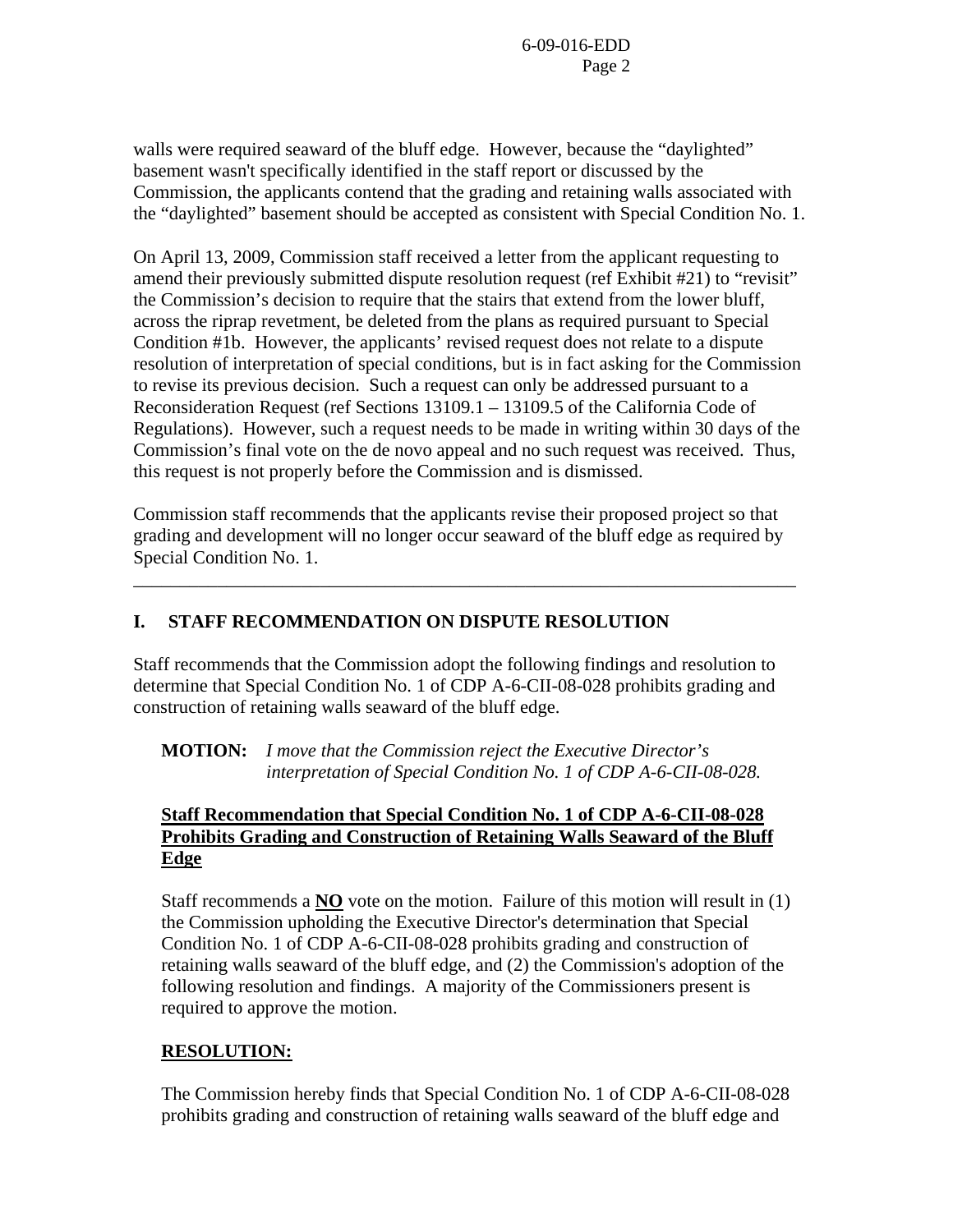adopts the findings recommended by staff below, or as modified at the hearing, to support the conclusions set forth in the staff report.

\_\_\_\_\_\_\_\_\_\_\_\_\_\_\_\_\_\_\_\_\_\_\_\_\_\_\_\_\_\_\_\_\_\_\_\_\_\_\_\_\_\_\_\_\_\_\_\_\_\_\_\_\_\_\_\_\_\_\_\_\_\_\_\_

### **II. FINDINGS AND DECLARATIONS**

The Commission hereby finds and declares:

The subject site located at 5015 Tierra Del Oro, in the City of Carlsbad, County of San Diego. The reviewed project consisted of demolition of a 2,100 sq. ft. home and construction of a 6,755 sq. ft. single-family residence including a 2,366 sq. ft. basement, and an infinity edge swimming pool, spa and patio on the face of the coastal bluff. Also proposed were improvements made to an existing revetment (after-the-fact) and retention of the private access stairway situated on top of the existing revetment on a 13,650 sq. ft. blufftop lot.

The Commission finds that the applicants' proposal to grade seaward of the established bluff edge and to construct retaining walls associated with such grading to create a "daylighted" basement, is not in compliance with Special Condition No. 1. which states:

 1. Revised Final Plans. **PRIOR TO THE ISSUANCE OF THE COASTAL DEVELOPMENT PERMIT**, the applicants shall submit to the Executive Director for review and written approval, final site, building, grading, foundation and elevation plans for the permitted development that have been approved by the City of Carlsbad. Said plans shall be in substantial conformance with the plans submitted by the applicant dated July 2007 by Zavatto Design Group, but shall be revised as follows:

- a. Any proposed accessory improvements (i.e., decks, patios, walls, etc.) located seaward of the identified bluff edge on the bluff face shall be detailed and drawn to scale on the final approved site plan. Such improvements shall only be "at grade" and capable of being removed without significant landform alteration.
- b. The deletion of the pool, spa, patios and retaining walls on the face of the bluff that **involve grading** of the bluff and the **stairs on the top of the riprap revetment** [emphasis added]

The permittee shall undertake development in accordance with the approved final plans. Any proposed changes to the approved plans shall be reported to the Executive Director. No changes to the plans shall occur without a Coastal Commission approved amendment to this coastal development permit unless the Executive Director determines that no amendment is legally required.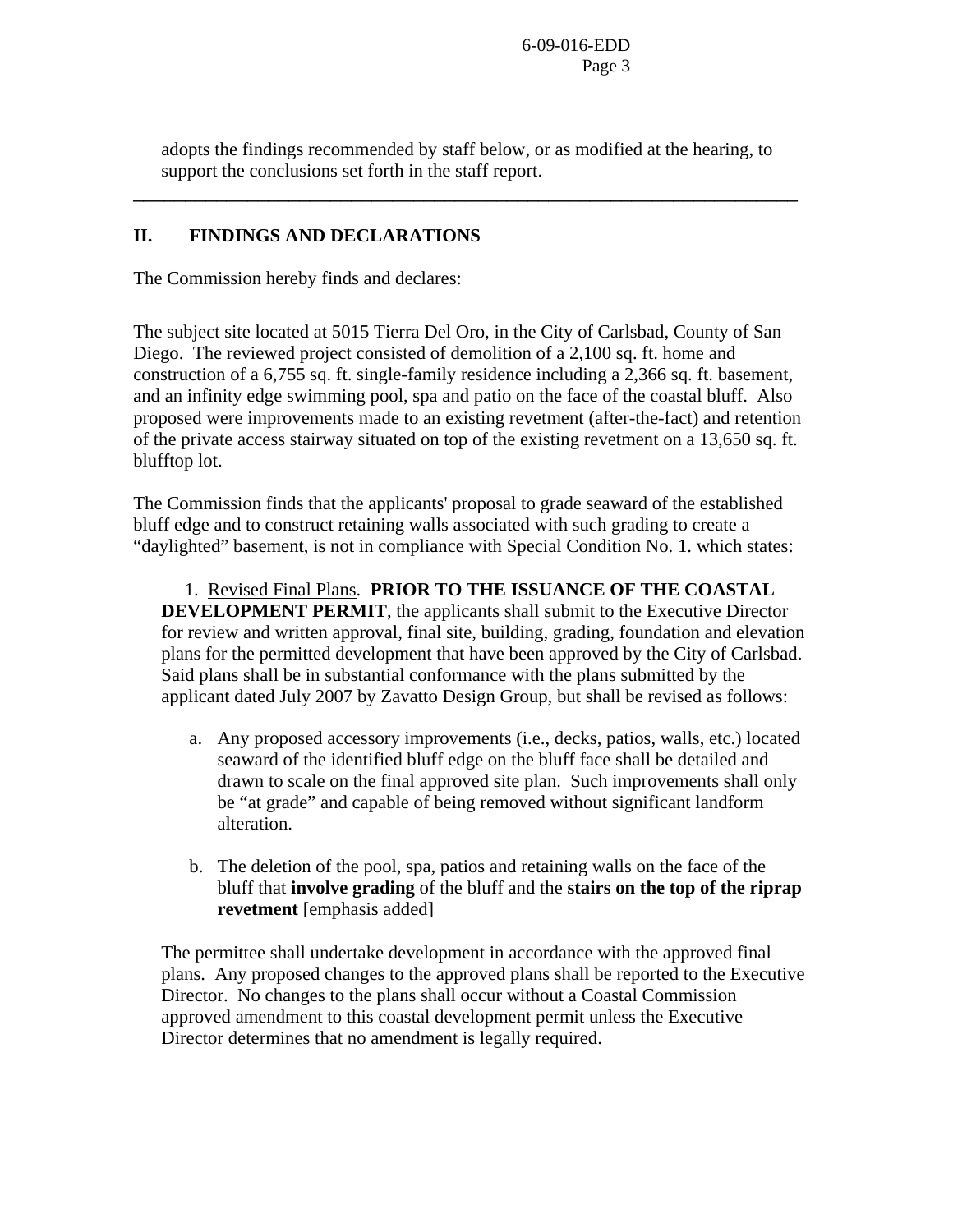#### **A. Project History & Previous Commission Actions.**

The original project included the demolition of a 2,100 sq. ft. home and construction of a 6,755 sq. ft. home including a basement, infinity edge pool, spa, and patio on a bluff top lot. The site slopes from the street (Tierra Del Oro), towards the ocean, transitioning to a steep coastal bluff.

At the time the City approved the permit, the subject site bluff was developed with a pre-Coastal wooden stairway to a riprap revetment. The rip rap revetment was, in some form, also constructed prior to the Coastal Act, however, since that time the revetment has been significantly modified and there is also a private stairway located on top of this revetment that is not pre-Coastal (meaning that it was constructed or reconstructed sometime after 1979)(ref. Exhibit #9).

The project approved by the City included several additional improvements beyond the Commission established bluff edge. The City failed to address the permit history for the improvements to the existing revetment and stairway; therefore, the Commission appealed the project on February 28th, 2008.

Commission staff began investigating the historically accepted location of the bluff edge for the Tierra Del Oro neighborhood in 2007 when it appealed the construction of a new home on a vacant lot directly to the north of the subject site. Based on geotechnical review of that project, Commission staff established a new, more accurate, location for the bluff edge. Since that time, two additional City approved projects located on the blufftop portion of the Tierra Del Oro neighborhood have been appealed by the Commission; CDP A-6-CII-08-018/Byrne and the subject project A-6-CII-08-028/Moss); both were heard at the August 8, 2008 Commission hearing.

The Commission found Substantial Issue at the June 12, 2008 hearing and unanimously approved the project with all 17 recommended Special Conditions on August 8, 2008. At the hearing the applicants' agent indicated that the applicants were willing to accept 16 of the 17 Special Conditions, Special Condition No. 1 being the only area of contention. Special Condition No. 1 was developed to limit development beyond what the Commission staff geologist confirmed as the bluff edge, +36' MSL, to at-grade structures that don't require grading and are capable of being removed and, specifically, removal from the project plans of all retaining walls on the face of the bluff. Special Condition No. 1 also required the plans be revised to delete the stairway located on top of the riprap revetment.

After the August 2008 Commission hearing, Commission staff met with the applicants a number of times to discuss the Revised Plans Special Condition. In response to the Commission's decision, on September 4th, 2008, the applicants' submitted preliminary plans showing the proposed improvements (pool, spa, patios) moved inland to the landward side of the bluff edge, except for two large retaining walls. After reviewing the preliminary plans and subsequently provided cross-sections (submitted on September 16, 2008) and consulting with the Commission's staff Coastal Engineer, staff determined that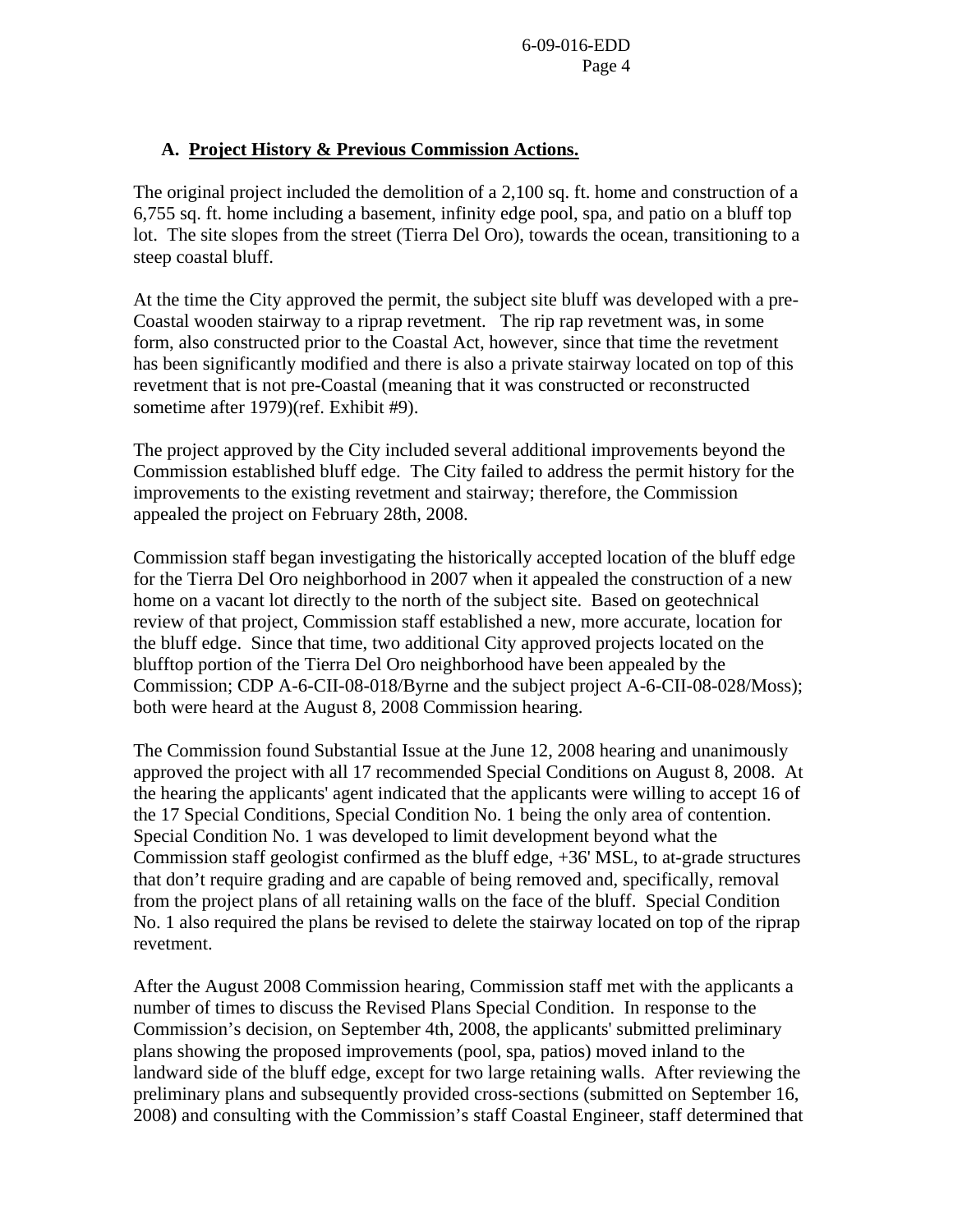both the retaining walls and the grading associated with the proposed plans were inconsistent with Special Condition #1. Staff responded to the applicants' preliminary plans on October 20th, stating:

…the plans **do not** meet the requirements of the special conditions which do not allow structures or grading seaward of the edge of the bluff. Your proposed plans include substantial grading of the bluff (and installation of retaining walls over 10' high on the face of the bluff)...both the grading and the retaining walls are inconsistent with the special conditions and the Commissions intent which was to leave the face of the bluff in its natural condition… (ref Exhibit #15).

On January 8, 2009 the applicants submitted a revised preliminary plan titled "Response from Steven and Janet Moss to California Coastal Commission FAX dated 10/20/08" (ref. Exhibit #19). These revised preliminary plans removed the pool, spa, etc. from the project but left the "daylighted" basement and retaining walls on the face of the bluff (ref. Exhibit #19, pgs. 10  $& 11$ ). To accommodate the "daylighted" basement, the revised preliminary plans indicated that an estimated 55 cubic yards of grading was necessary beyond the bluff edge, along with two 15 ft. long, approximately 6' 6'' high retaining walls. In this case, the basement would daylight onto the bluff on the west side of the property. The design of the basement would require grading to remove a portion of the bluff to facilitate this "daylighted" design (ref. Exhibit #19, pgs. 10  $&$  11). On January 29<sup>th</sup>, Commission staff responded to the second submittal of preliminary plans by the applicants, again indicating that the revised plans did not meet the intent of Special Condition No. 1, including the specific prohibition of retaining walls seaward of the bluff edge and that they would have to submit revised plans that included the removal of the retaining walls, and eliminate the grading for the daylighted basement. Staff advised the applicants a potential means to have the Commission address staff's interpretation of the condition would be to process a Dispute Resolution (ref. Exhibit #16). On April 1, 2009 the applicants began the dispute resolution process.

The applicants are seeking interpretation of the requirements included in Special Condition No. 1. The applicants contend that the proposed revised plan, specifically the daylighted basement, was not expressly restricted in Special Condition #1, and as such, is asking that this portion of grading on the bluff face and the necessary retaining walls be permitted.

#### **B. Analysis**

The applicants' dispute resolution request letter included a number of contentions as to why the project should include the supplemental grading associated with the retaining walls and the daylighted basement. These contentions include primarily the lack of specific discussion or restriction of the "daylighted" basement, the impacts of not including the basement in the project design, and the previous concessions of the applicants by accepting the 16 other special conditions. These contentions are discussed in detail below.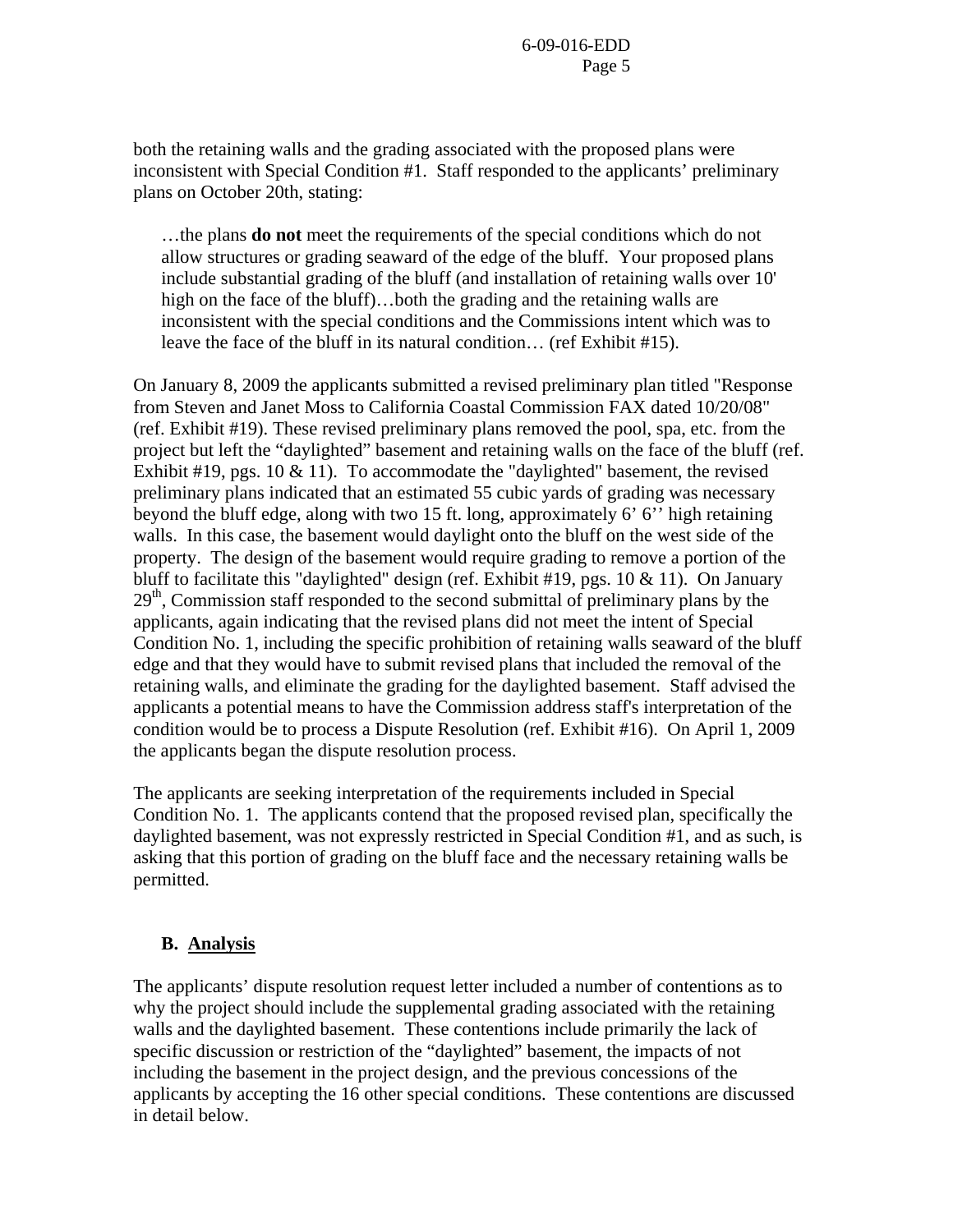The applicants contend that neither within the staff report nor the special conditions, or at the hearing, did the Commission specifically discuss the concerns associated with the daylighted basement. Further the applicants state that at no time during the review process did anyone ever mention a concern with the "daylighted" basement. The portions of the project specifically called out as a concern included only the patios, pool, and spa all located on the bluff face. However, the major construction that required the grading was identified, in that the patios, pool, spa, and retaining walls are all located at the same elevation as the required cut for the daylighted basement, thus, the focus of the special condition language. While neither Commission staff nor the Commission itself specifically identified the concerns associated with a daylighted basement; concerns regarding both grading of the bluff and the retaining walls were directly addressed and prohibited. Both the retaining walls on the bluff face and grading of the bluff face would be necessary to accommodate the daylighted basement. As such, any plans including such development would not be consistent with the Commission's action. Furthermore, it should be noted that the Commissioners' comments were particularly limited, and no specific concerns were highlighted by Commissioners during the hearing.

During Commission staff's initial review of the applicants' original plans, the proposed bluff face grading was interpreted as **most directly** associated with development of the pool, patios, spa, etc, and that without these developments, grading would not be necessary. Thus staff did not specify the concern associated with the design of the basement at that time. Instead, staff consistently, throughout the review process, identified these developments and the grading necessary to accommodate them as a concern, and Special Condition No.1 was included to require the project to be revised to eliminate development and grading seaward of the bluff edge. Construction of a subterranean basement would be acceptable and feasible without a daylight cut at its seaward edge.

The applicants also contend now that the recommended removal of the "daylighted" basement would require a significant, unanticipated, project redesign. Again, Commission staff disagrees. The substantial redesign argument was not unanticipated by the applicants at the time of the hearing. In fact, the applicants' agent, Susan McCabe, raised this concern to the Commission in a letter dated August 1, 2008 (which was included in the August 5, 2008 addendum to the staff report – see Exhibit #4 attached). This concern was also documented in several of the individual Commissioner ex Parte forms (ref. Exhibit #12). Thus, the applicants believed at the time of the hearing that approval of Special Condition No. 1 would require a substantial redesign of their proposed project.

The applicants contend that Executive Director Peter Douglas indicated on record during the August, 2008 hearing that the applicants would be able to retain the design of their home and would only be required to remove the accessory improvements. The quote the applicants' site states: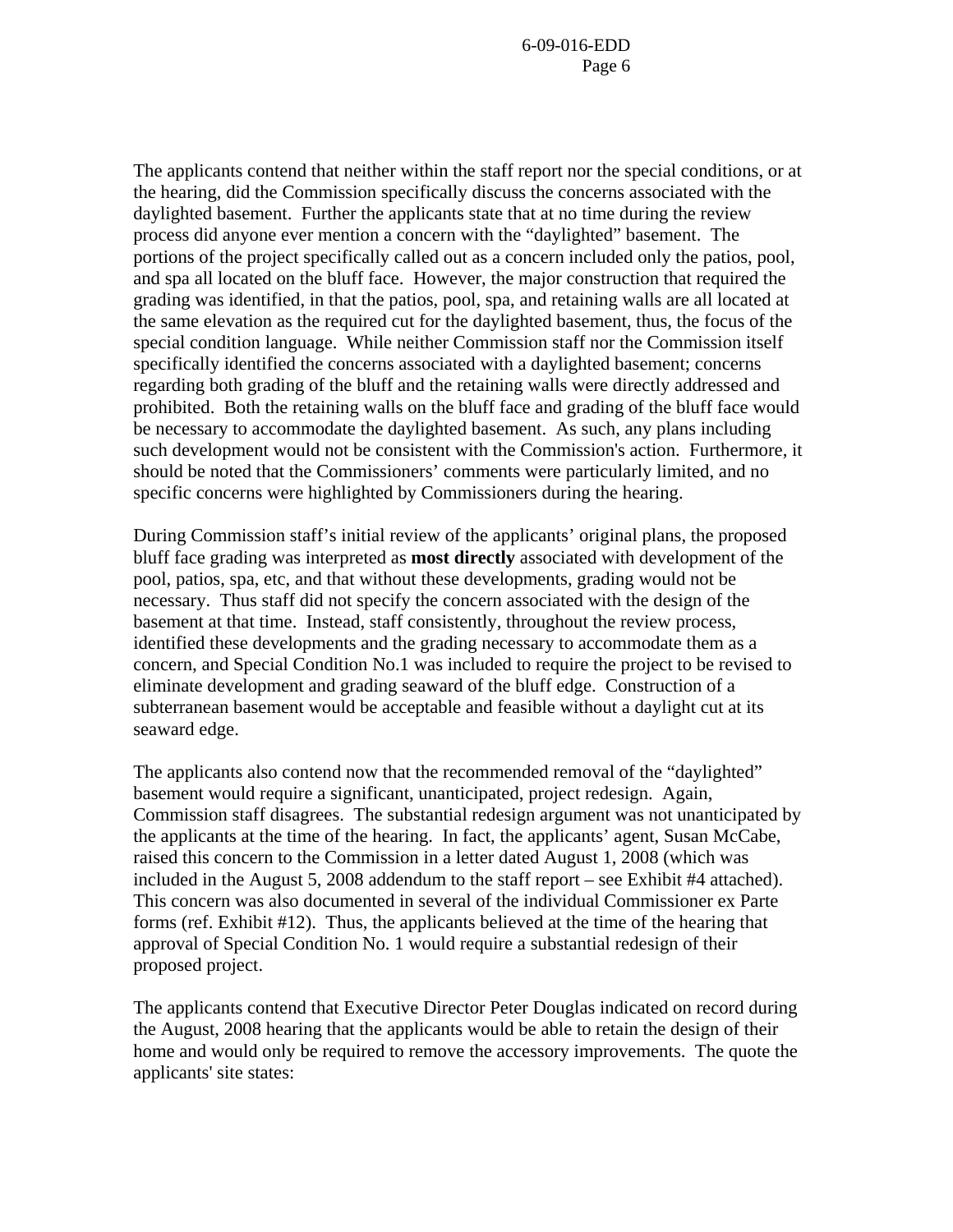They are going to have a house, they are going to have their family home, they are going to have a stairway down the bluff face. The only thing that they won't have is the pool and the deck and the spa.

Commission staff feels the applicants have misinterpreted this quote. The intent of this argument was to clarify that what staff was recommending, and was subsequently approved by the Commission, was not disallowing the construction of a home on the property. The quote never indicated that the applicants will have the exact same home; it indicated that they will get a family home. In fact, as discussed above, the applicants and their representative acknowledged that in order to comply with Special Condition No.1, the home would need to be redesigned. The Executive Director was aware of this fact when making his statement. Furthermore, it is clear that in the quoted language, the Executive Director was not describing all of the prohibitions included in Special Condition No. 1, as he failed to mention the requirements included in that condition that the applicants remove the stairs located on top of the revetment and the retaining walls seaward of the bluff edge. In essence, the Executive Director's quote was a summary of a portion of Special Condition No. 1. The Commission would have had to revise Special Condition No. 1 to accomplish what the applicants argue the Executive Director was proposing in his quote. The Commission did not approve any such amendment.

Commission staff further disagrees that the prohibition of grading or construction of retaining walls on the bluff face would necessitate a substantial redesign. On January 13, 2009, in response to a technical request, staff received comments from the Commission's staff Coastal Engineer, Lesley Ewing, indicating that home could be constructed without grading the bluff face in the alignment proposed by the applicants. Specifically, she stated that "the basement could have a solid wall up to the +36' elevation and maybe some narrow windows at the top that would allow in some light." Such a redesign would still allow the square footage, layout, etc. of the house to remain unmodified. More importantly, such a design could be considered consistent with the Commission's August, 2008 action.

Lastly, the applicants contend that the grading and retaining walls should be allowed on the bluff face, given that they have already conceded to all other special conditions. However, accepting all other special conditions in no way obligates Commission staff to interpret Special Condition No. 1 to allow impacts to a coastal bluff, especially when the proposed retaining walls are explicitly prohibited by the approved Special Condition. Special Condition No. 1 is the primary condition addressing protection of the coastal bluff. The protection of coastal bluffs is a primary objective of the Coastal Act, and it is also addressed in more than one policy of the City's certified LCP (ref. Exhibit #4). The Commission found that the proposed development could only be found consistent with the LCP, and therefore approved, by adopting Special Conditions, including Special Condition No. 1, which prohibits grading and retaining walls seaward of the bluff edge.